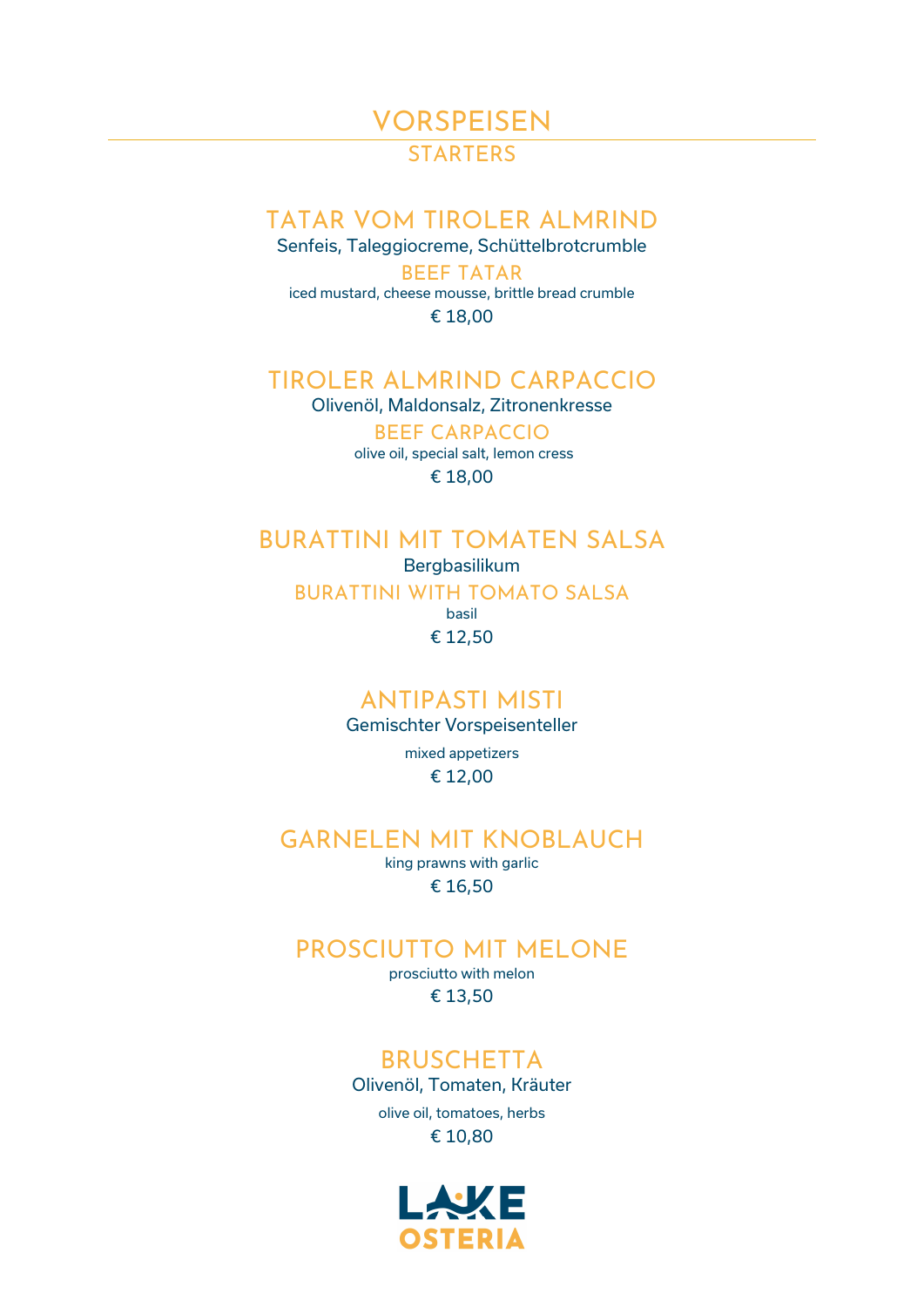## SUPPEN

# **SOUPS**

### TOMATENSUPPE

tomato soup € 8,00

# KNOBLAUCHSUPPE

garlic soup € 8,00

#### FRITTATENSUPPE

bouillon with sliced pancakes € 6,90

> SALATE **SALADS**

## KLEINER GEMISCHTER SALAT

small mixed salad € 7,90

#### KLEINER BLATTSALAT

small green salad € 7,00

### GROSSER BLATTSALAT

Natur € 9,50 mit 3 Stk Garnelen € 18,50 mit Tagliata di Manzo € 23,80 mit Tagliata vom Kalb € 21,80

#### LARGE GREEN SALAD

original € 9,50 with 3 pieces of king prawns € 18,50 with beef tagliata € 23,80 with veal tagliata € 21,80

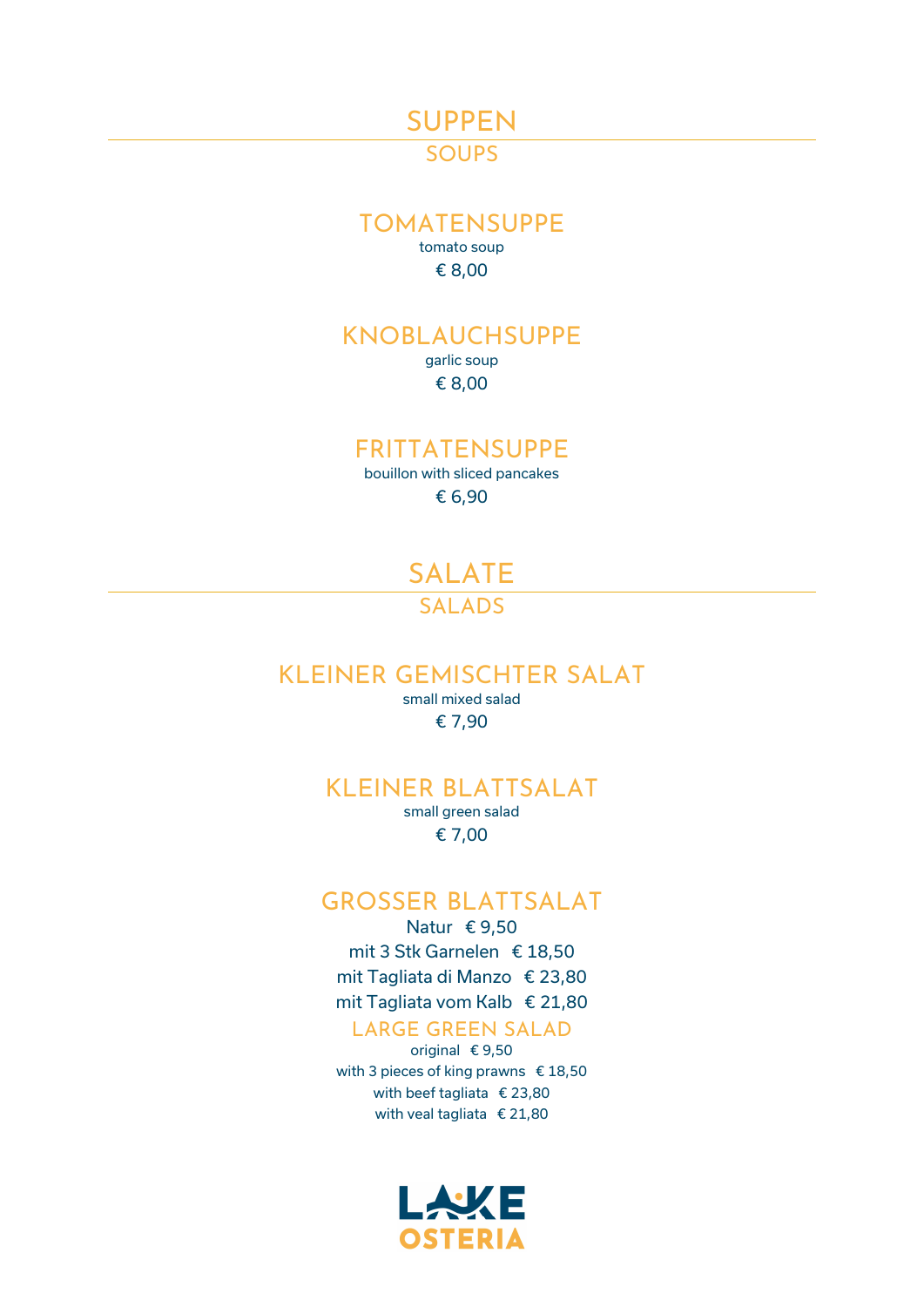# PASTA

# PASTA

## GARGANELLI BURATTINI

Tomate & Rucola € 17,20 zusätzlich Garnelen pro Stück € 3,00

### GARGANELLI BURATTINI

tomato & rucola € 17,20 additionally king prawns apiece € 3,00

## PENNE ODER SPAGHETTI

mit Tomatensauce, Ragout oder Zitronensauce

PENNE PASTA OR SPAGHETTI

with tomato, bolognese or lemon sauce € 13,50

## SPAGHETTI AGLIO E OLIO

Original € 15,00 zusätzlich Garnelen pro Stück € 3,00 SPAGHETTI AGLIO E OLIO

original € 15,00 additionally king prawns apiece € 3,00

> RISOTTO RISOTTO

## TOMATENRISOTTO

Natur € 16,80 mit 3 Stk Garnelen € 25,80 mit Tagliata vom Milchkalb € 28,80 mit Tagliata di Manzo € 30,80

#### TOMATO RISOTTO

original € 16,80 with 3 pieces of king prawns € 25,80 with veal tagliata € 28,80 with beef tagliata € 30,80

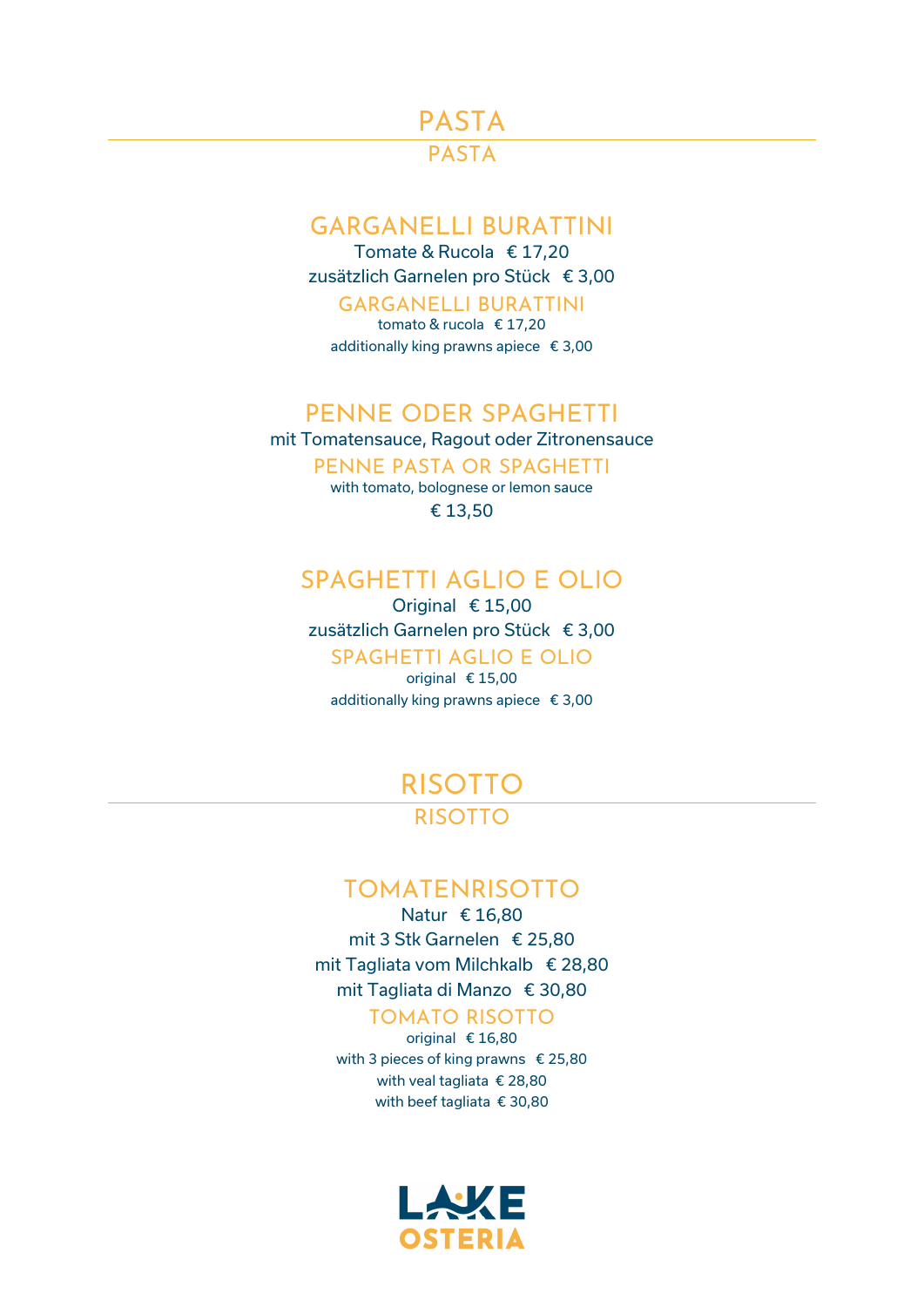# FLEISCHGERICHTE MEAT DISHES

## TAGLIATA DI MANZO

mit 1 Beilage zur Auswahl (Pommes, Risotto, Garganelli oder Salat)

TAGLIATA FROM BEEF

optionally with one side dish (French fries, risotto, garganelli or salad)

€ 34,80

# WIENER SCHNITZEL VOM KALB

mit Petersilienkartoffeln & kleinem Blattsalat

VIENNESE SCHNITZEL OF VEAL with parsley potatoes & small leaf salat

€ 26,80

## WIENER SCHNITZEL VOM SCHWEIN

mit Pommes & kleinem gemischtem Salat VIENNESE SCHNITZEL FROM PORK with French fries & small mixed salad

€ 13,50

# PICCATA MILANESE

mit Spaghetti, Tomatensauce & Parmesan PICCATA MILANESE

with spaghetti, tomato sauce & parmesan cheese € 26,20

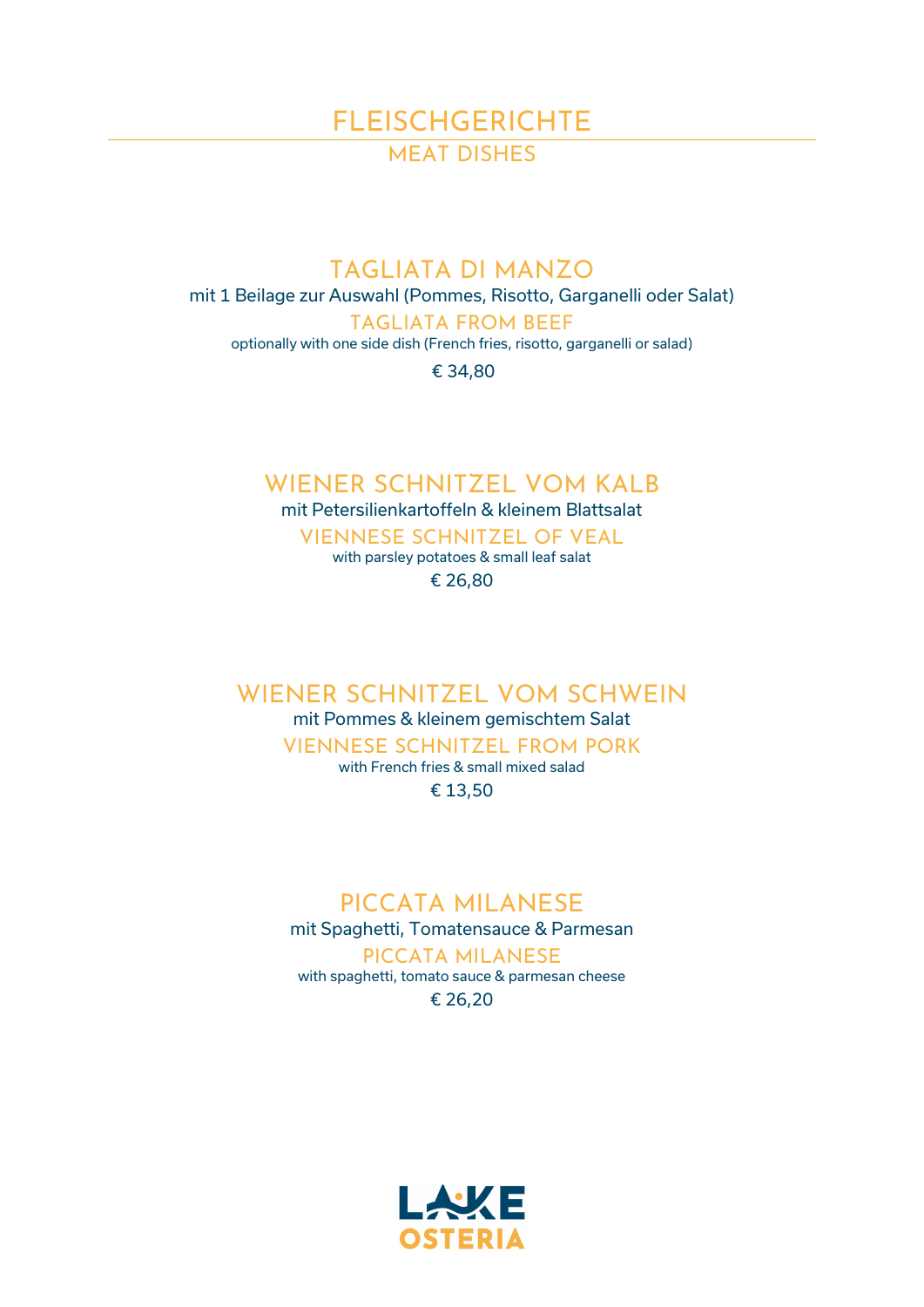# KINDERGERICHTE KID´S MENU

# PENNE ODER SPAGHETTI

mit Tomatensauce oder Ragout

PENNE PASTA OR SPAGHETTI with tomato or bolognese sauce

€ 7,50

# KLEINES WIENER SCHNITZEL VOM SCHWEIN

mit Pommes

SMALL VIENNESE SCHNITZEL FROM PORK

with French fries

€ 7,50



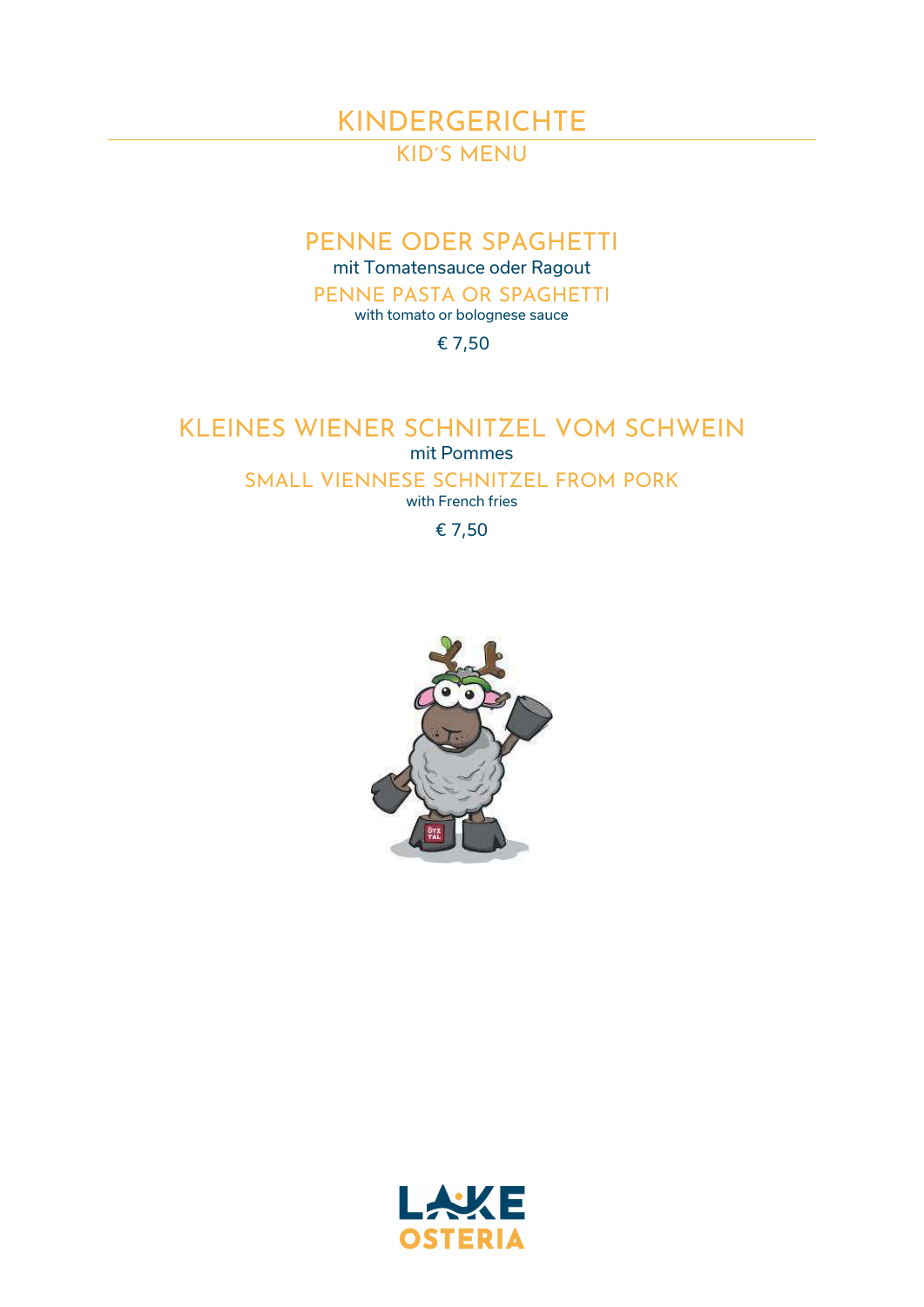# PIZZA

# $PI77A$

#### ALLE PIZZEN SIND MIT TOMATEN & MOZZARELLA BELEGT

# PIZZA MARGHERITA

Tomaten, Mozzarella | tomatoes, mozzarella

€ 9,00

#### PIZZA TREVI

Salami, Vorderschinken | salami, ham € 11,20

#### PIZZA PROSCIUTTO

Vorderschinken | ham € 10,10

### PIZZA SALAME

Salami | salami € 10,10

#### PIZZA FUNGHI

frische Champignons | mushrooms € 10,00

PIZZA REGINA Vorderschinken, Champignons | ham, mushrooms € 11,20

### PIZZA VENERE

Vorderschinken, Salami, Champignons | ham, salami, mushrooms € 11,90

# PIZZA SICILIANA

Salami, Peperoni, Oliven | salami, green peppers, olives € 12,00

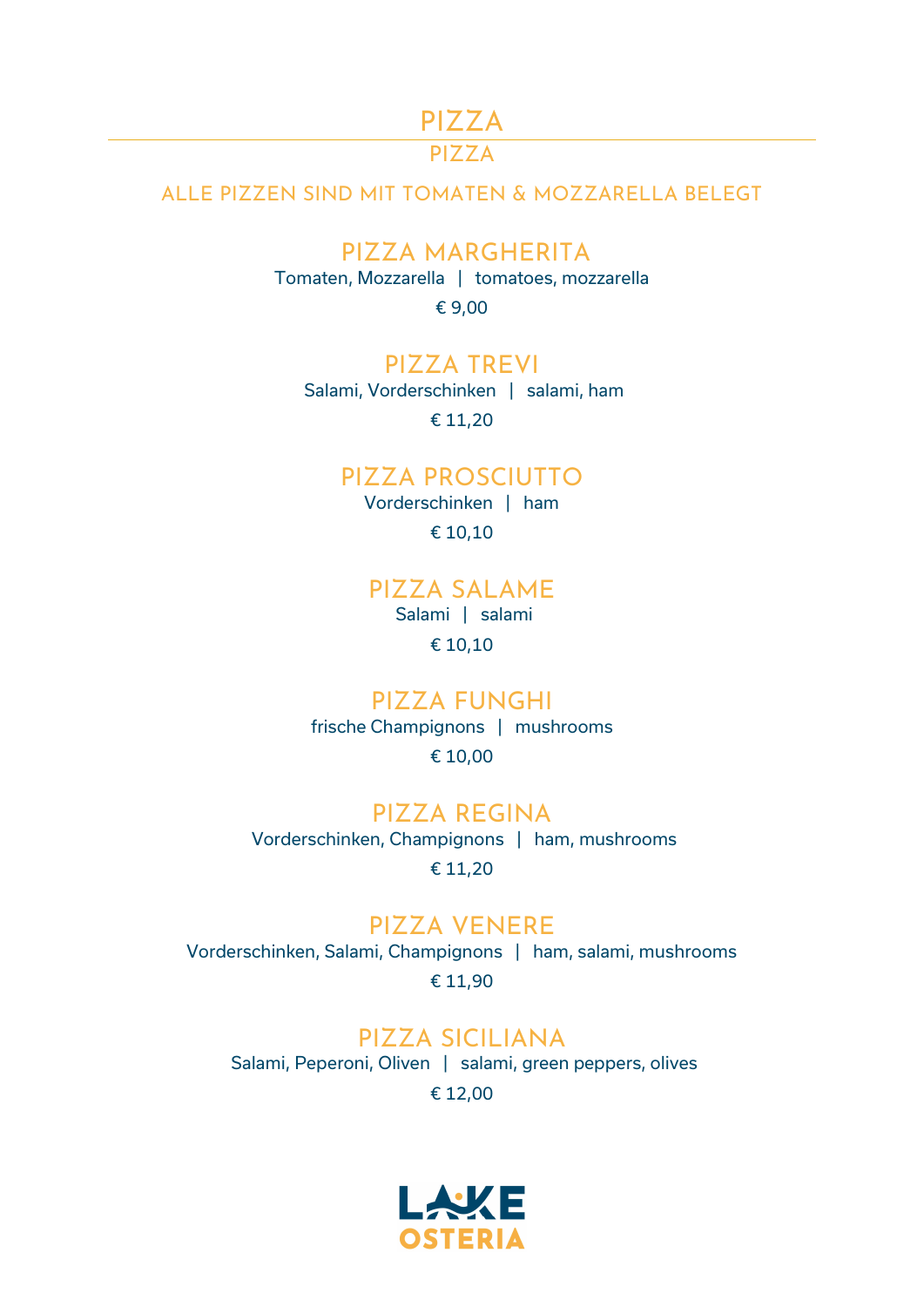## PIZZA AL TONNO

Thunfisch, Zwiebeln | tuna, onions

€ 12,00

### PIZZA 4 FORMAGGI

4 Käsesorten | 4 cheeses € 12,90

# PIZZA PESCATORA

Meeresfrüchte | seafood

€ 13,20

## PIZZA CAPRICCIOSA

Vorderschinken, Champignons, Artischocken | ham, mushrooms, artichokes

€ 11,90

## PIZZA 4 STAGIONI

Vorderschinken, Champignons, Salami, Artischocken ham, mushrooms, salami, artichokes

€ 12,60

## PIZZA FIORENTINA

Spinat, Gorgonzola | spinach, gorgonzola € 12,10

### PIZZA CALZONE

Salami, Vorderschinken, Champignons, geschlossen salami, ham, mushrooms, closed

€ 12,10

## PIZZA DIAVOLO

scharfe Salami, Peperoni | spicy salami, hot pepperoni € 11,90

### PIZZA VEGETARIANA

Gemüse | vegetables € 12,50